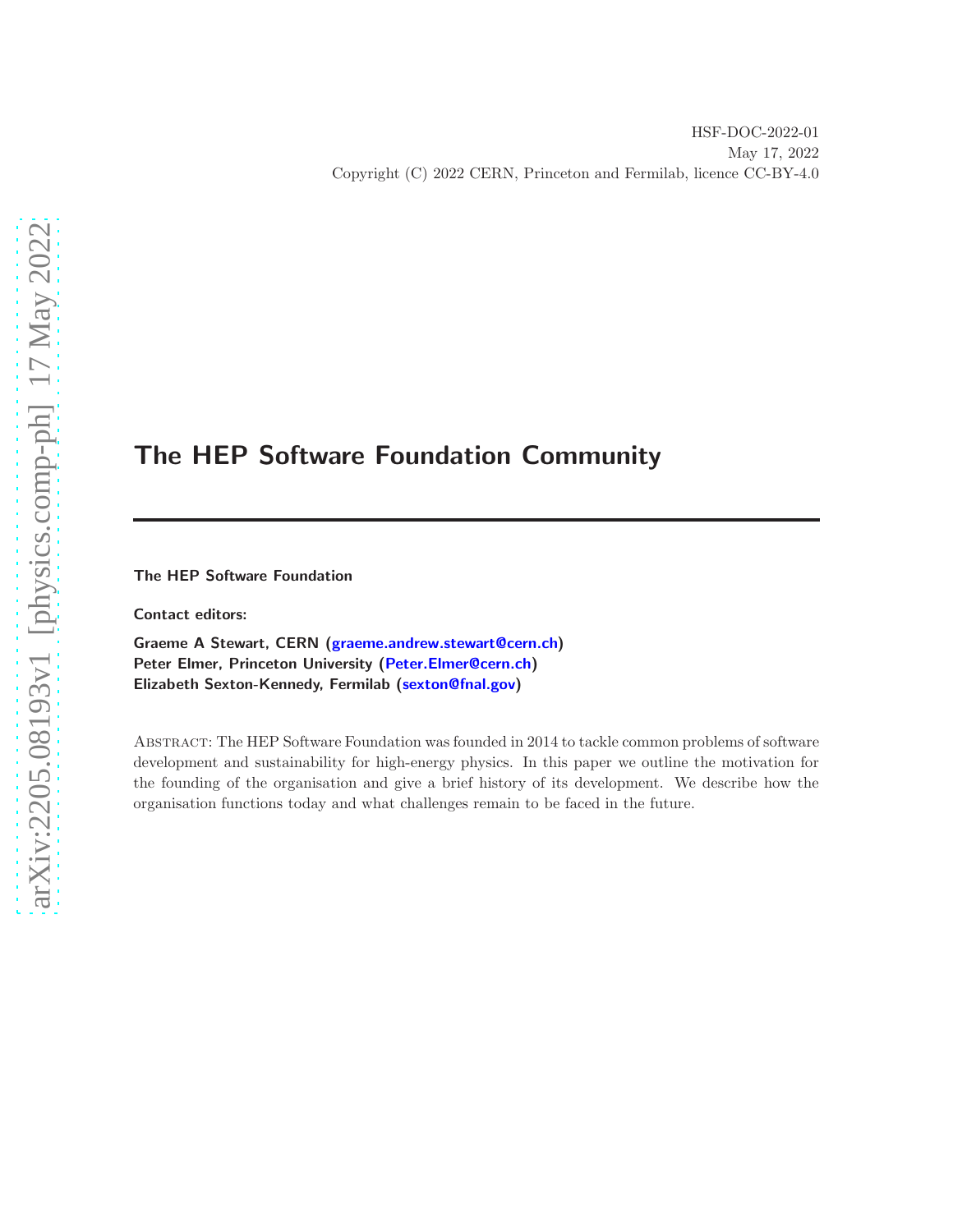## Contents

| 2 HSF Activities           | $\mathbf{2}$ |
|----------------------------|--------------|
| 3 Outcomes and Conclusions | 3            |
| References                 | 5            |

## <span id="page-1-0"></span>1 History

Over the past 50 years, the experimental particle, nuclear and astroparticle physics communities have iteratively evolved a significant amount of community structure. This was a natural result of the growing size, scale and time duration of the experiments and the centralisation of facilities at large laboratories. National, and now international, collaborations are typically required to build, operate and maintain the large detectors used in these experiments. No single university or laboratory can provide all of the necessary expertise and required effort. The largest collaborations have grown from 100s of collaborators in the 1990s to 1000s at (for example) the Large Hadron Collider (LHC) at CERN. This community has also developed a broad ecosystem of methodologies and technologies that are used to build successive experiments and upgrades to existing experiments. While a specific instrument can necessarily only be used for a single experiment at any given time, the large commonalities in methodology should permit the development of research software which can be used widely in the community for different projects. Despite this, much of the software development remained somewhat siloed within individual experiments or, at most, one or another host laboratory, with only a few exceptions.

This is not to say that in the history of HEP there was no common software. CERNLIB [\[1\]](#page-5-1) was a foundation library written in the Fortran era and used by many experiments. Elements of it have been rewritten in C++ and constitute some of the most widely used software packages in the field. Projects such as ROOT, Geant4, and various generators have effectively acted as common glue for many experiments. However in the software layers above these foundation and toolkit libraries, redundant solutions that are difficult to evolve and sustain over time (years or decades for large experiments!) are common. To a large extent, software speed, performance and efficiency had been ignored previously, because the costs due to inefficient software could be ignored in the past. Software is as much an intellectual product as well as a tool, thus a new approach was needed.

First steps in the direction of collaborating on modernising, in 2011-2012, led to the formation of a cross-experiment "Concurrency Forum" [\[2](#page-5-2)] to discuss the specific software challenges brought by changes in microprocessor technology (multi-core, wide vectors, GPUs). Driven initially by CERN and Fermilab, the forum demonstrated community interest in wider software collaborations. By 2014-2015, a number of colleagues involved in HEP software for many years were discussing a more ambitious and broader scope for research software collaborations in HEP. This eventually led to the formation of the High-Energy Physics (HEP) Software Foundation (HSF). The driving motivations for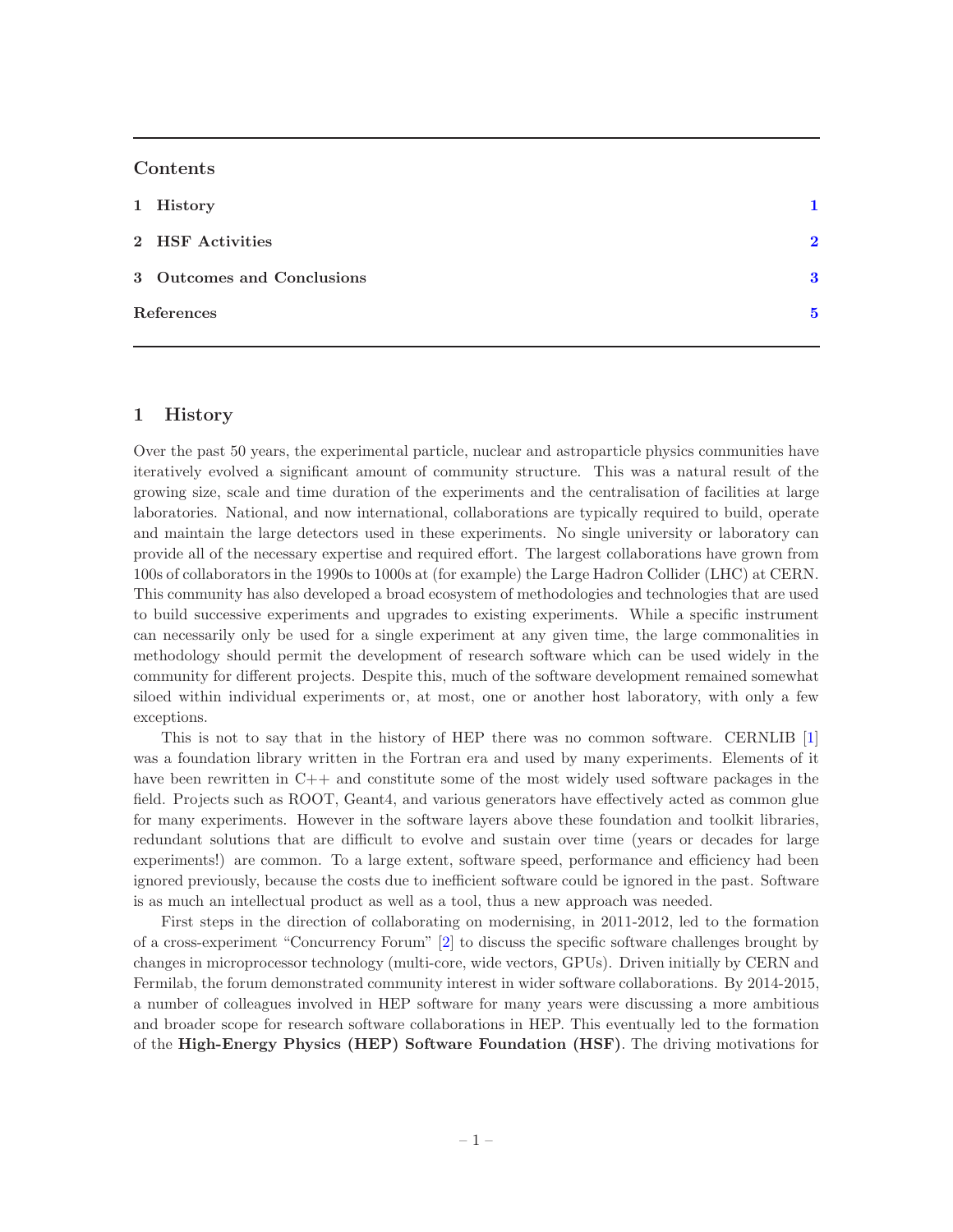this initiative were that the physics upgrades anticipated in the coming decades, particularly the High-Luminosity LHC [\[3](#page-5-3)], would put enormous pressure on the software used in HEP; that much of our software was already decades old; the changes in microprocessor technology brought new challenges to the table; and that there was an urgent need to train new talent and to attract investment to the field, which could be better supported when common, multi-experiment, efforts were promoted. More generally, additional community structure which promotes research software collaborations, not tied to single experiments or laboratories, has greater potential to enhance the longer term sustainability of the software.

The very first workshop [\[4\]](#page-5-4) attempted to build on the community experience within the large experiments, however there was too much discussion of "governance" questions. Individual experiments need to operate a large well-integrated detector, manage pooled resources (such as computing and storage) and at the end of the day produce scientific publications signed by the entire collaboration. Thus governance questions within experiments are critical. This top-down approach was less obvious for the envisioned research software collaborations, which can be more "ecosystem-like". It also made engaging experiments of very different sizes more challenging. By the end of the workshop most participants had concluded that a different structure was needed. Subsequent workshops, one in North America and one in Europe to aid inclusivity [\[5,](#page-5-5) [6](#page-5-6)], brought together many HEP experiments, HEP specific software projects and other non-HEP organisations, such as the Apache Software Foundation and the Software Sustainability Institute. Here, the principle of a "do-ocracy" was enshrined, to encourage activity from the bottom-up, with developers leading, which was a far more productive approach to community building.

From these early workshops the idea was born of preparing a Community White Paper (CWP), laying out the roadmap for software and computing in HEP in the 2020s. As a way to fortify these community-led efforts, the Worldwide LHC Computing Grid (WLCG) gave a formal charge to the HSF to prepare this paper [\[7\]](#page-5-7). Many individuals volunteered and the US National Science Foundation was an early investor with dedicated funding to help organise and carry out CWP workshops [\[8](#page-5-8), [9\]](#page-5-9). These workshops were focal points of an intense year of identifying key domain areas and potential solutions for the field and setting up working groups who would prepare topic-specific white papers. This approach was able to greatly broaden the involvement of key individuals and solidified the active communities around the HSF. Once the working groups had produced their domain-specific white papers, an editorial team took charge of synthesising a unified single version of the white paper, which was published with extremely wide community support, 310 signing authors from 124 institutes [\[10\]](#page-5-10).

The CWP was not the only activity happening in the HSF at this time. Particularly where there was an identified gap between different communities, be these inter-experiment, between projects, or even between theory and experiment, the HSF was ideally placed to bridge gaps and bring different people together. Workshops on analysis ecosystems [\[11](#page-5-11)] and on computational aspects of event generators [\[12\]](#page-5-12) were notable examples. In addition the HSF was a natural forum for considering more radical software developments and their potential, gathering experiment and expert feedback on progress and possibilities [\[13](#page-5-13)].

#### <span id="page-2-0"></span>2 HSF Activities

While much of the early HSF activity was focused on software community building through the CWP, working groups were started where common topics were obviously identified within the community, e.g., in the domain of packaging and distributing HEP software stacks. These groups brought together experts and interested parties and focused around technical discussions.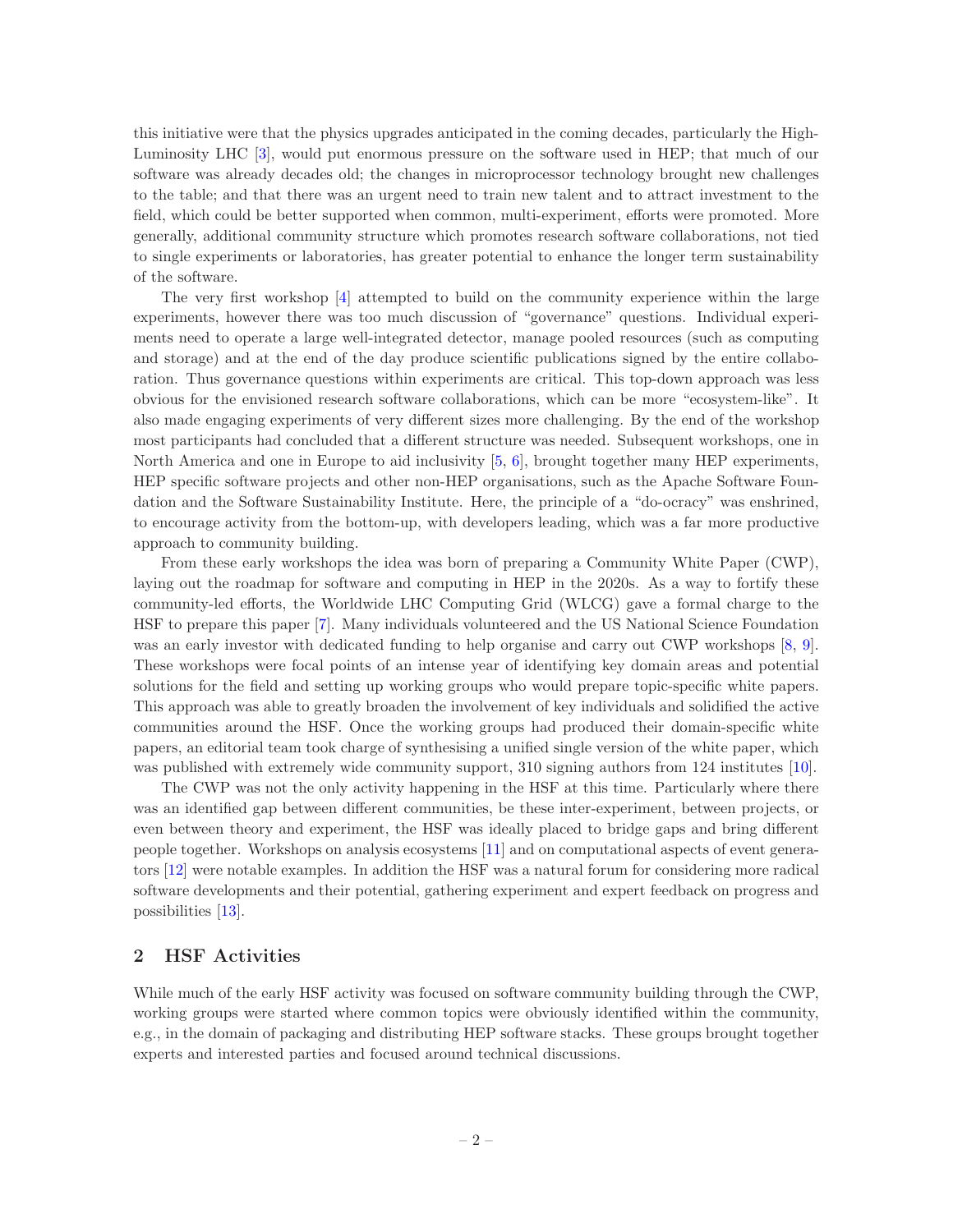In the wake of the CWP it was clear that this model would work very well for the areas of most concern for the future, so the model was broadened and, over a few years, eight working groups were established with about 3 conveners in each case, appointed annually and with a nomination system that allows both stakeholder (experiment, institution) input and bottom-up volunteers for running these groups. In order to marshall these activities it was necessary to have some critical amount of binding effort, so the decision of CERN management to allow significant (0.5 FTE) time from one person to the HSF was crucial and has had a key multiplication effect.

Where these groups are involved in areas that are 'traditional', e.g., detector simulation or reconstruction, there is a strong involvement with ongoing developments in the experiments and in well established software projects. The focus is the exchange of ideas and discussions of common problems. In a number of cases the HSF had identified topics of interest that were simply not covered elsewhere in the field and then the HSF working group has had a further leading and catalysing effect. This is particularly the case for the use of Python in HEP, led by the PyHEP working group; and for computational aspects of physics event generators, led by the Generators working group [\[14](#page-5-14)].

In addition to being a focus for the exchange of ideas and techniques, when WGs identify a concrete topic where a paper can usefully be prepared, the HSF is a natural place for organising pan-experiment input and encouraging some standardisation (e.g., in analysis level metadata or in detector conditions data access). This has been recognised by more formal bodies outside the HSF, such as WLCG and the LHCC, who often ask the HSF to marshall community inputs for updates on development activities and reviews of development plans. This is an important point in terms of recognising the contribution of the organisation. In turn, this fosters recognition for the contribution of our individual members and helps their careers to advance.

This engagement with strategic bodies in the field, where the HSF advocates for software investment  $[15]$ , leads the HSF to work in tandem with other funded software R&D projects in HEP, where the HSF will support funding applications and then work with these projects, enhancing their connection to the community and the impact of their work. Practically projects can contribute through the working groups closest to their R&D areas.

The HSF also engages with other like minded bodies and collaborates on regular series of meetings regarding accelerator programming or software and computing for nuclear physics and also organises itself as an umbrella organisation, with CERN, to run Google Summer of Code for HEP software projects and experiments.

In the past the HSF organised face-to-face workshops and the intention is to restart such activities once the pandemic passes, but in the meantime virtual workshops have played a role. In some circumstances these can even have a greater impact, with the PyHEP workshops in 2020 and 2021 registering more than 1000 participants [\[16](#page-5-16), [17\]](#page-5-17). In large part this reflects a strong didactic element in the Python area. This thread is reflected also in that the HSF, together with IRIS-HEP, SIDIS, The Carpentries and the ROOT project [\[18](#page-5-18)[–22](#page-6-0)], has put a strong emphasis on training activities [\[23\]](#page-6-1) and now runs regular training events in fundamental software skills and in C++ programming. This is seen as a critical activity in the field and attempts are now also being made to have these activities as feeders to encourage trainees to be involved in software development and training.

#### <span id="page-3-0"></span>3 Outcomes and Conclusions

Contrary to initial ideas, the HSF has not, by and large, run software projects themselves - without actually having resources to disburse it is better to allow such projects to be independent and work with the HSF as is useful. That said, HSF events have proved to be fertile ground for people from different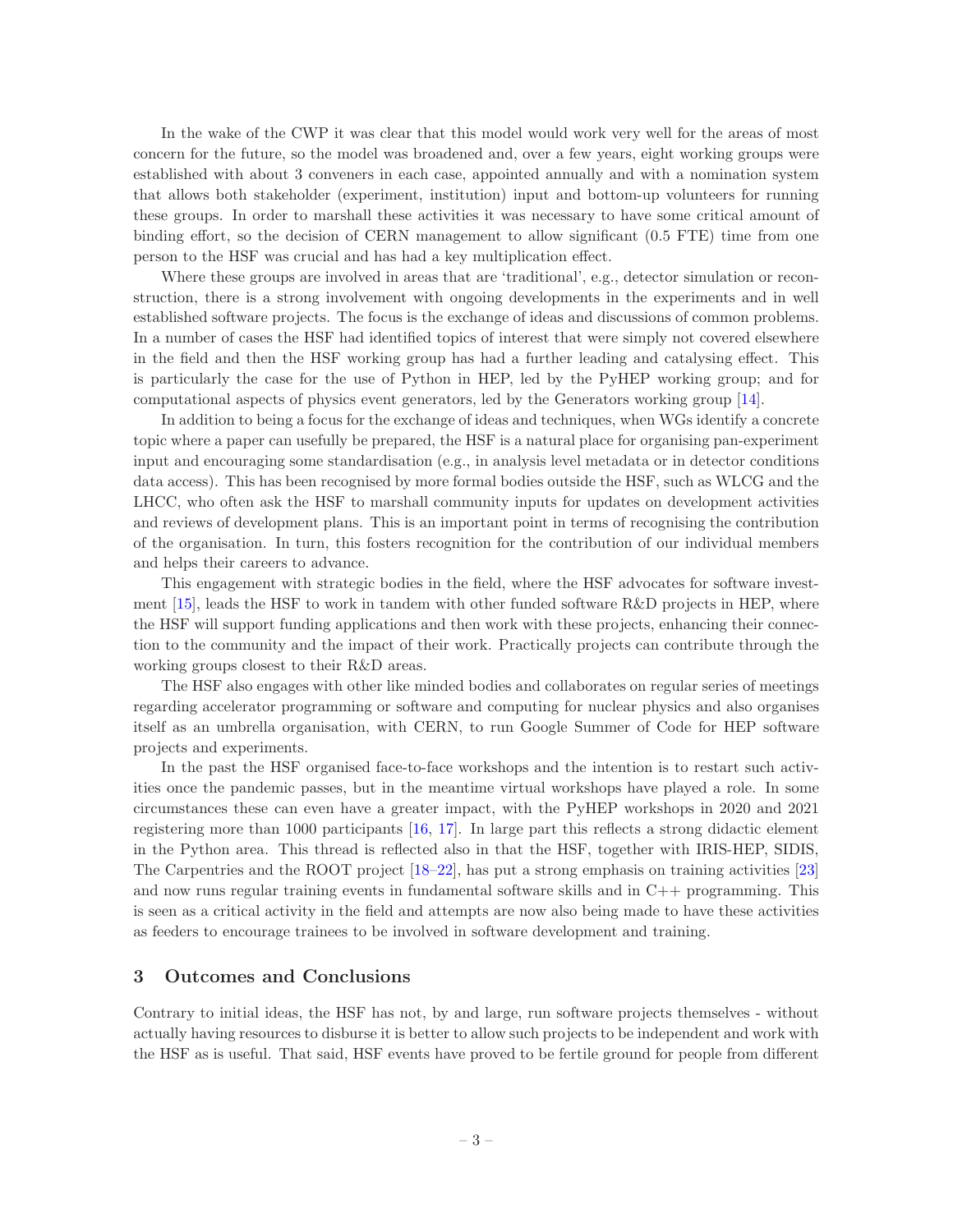backgrounds to meet (e.g., nuclear and astroparticle physics) and even to start common software projects that then take on a life of their own. Fostering funded projects has led to new investment in software R&D in HEP and a higher recognition of the importance of promoting excellent software developers in their careers; this is a major success that was a direct outcome of the CWP process.

The HSF has now established itself as a recognised part of the HEP software landscape where it links strategic bodies to the community of software developers. It remains a challenge to continue to build the next generation of HEP software developers and make them feel involved and part of an organisation like the HSF, but work to improve training and engage younger colleagues through the working group process is hoped to improve this. Looking forward to post-pandemic activities, where face-to-face interactions can happen again, will also help to continue to build HEP software communities.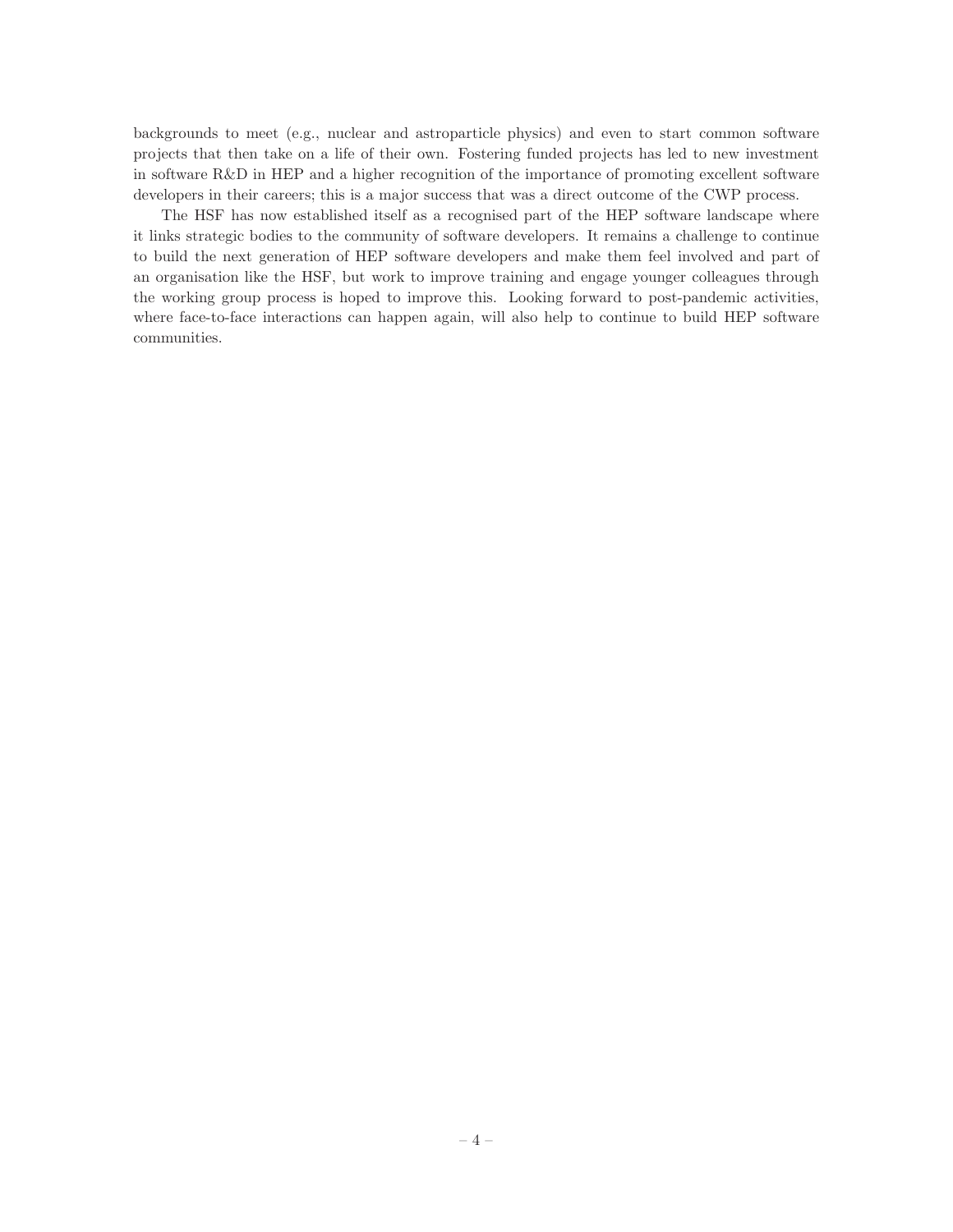# <span id="page-5-1"></span><span id="page-5-0"></span>References

- <span id="page-5-2"></span>[1] CERN Program Library. url: [https://en.wikipedia.org/wiki/CERN\\_Program\\_Library](https://en.wikipedia.org/wiki/CERN_Program_Library).
- [2] Forum on Concurrent Programming Models and Frameworks. URL: <https://concurrency.web.cern.ch/concurrency/index.html>.
- <span id="page-5-3"></span>[3] The High-Luminosity LHC project. URL: <https://home.cern/science/accelerators/high-luminosity-lhc>.
- <span id="page-5-4"></span>[4] HEP Software Collaboration meeting. Apr. 2014. URL: <https://indico.cern.ch/event/297652/>.
- <span id="page-5-5"></span>[5] HEP Software Foundation Workshop (SLAC). Jan. 2015. URL: <https://indico.cern.ch/event/357737/>.
- <span id="page-5-6"></span>[6] HEP Software Foundation Workshop (LAL). May 2016. URL: <https://indico.cern.ch/event/496146/>.
- <span id="page-5-7"></span>[7] Charge for Producing a HSF Community White Paper. July 2016. URL: <https://hepsoftwarefoundation.org/assets/CWP-Charge-HSF.pdf>.
- <span id="page-5-8"></span>[8] HEP Software Foundation Workshop (SDSC). Jan. 2017. URL: <https://indico.cern.ch/event/570249/>.
- <span id="page-5-9"></span>[9] HEP Software Foundation Workshop (LAPP). June 2017. URL: <https://indico.cern.ch/event/613093/>.
- <span id="page-5-10"></span>[10] Johannes Albrecht et al. "A Roadmap for HEP Software and Computing R&D for the 2020s". In: Computing and Software for Big Science 3.1 (Mar. 2019), p. 7. ISSN: 2510-2044. DOI: [10.1007/s41781-018-0018-8](https://doi.org/10.1007/s41781-018-0018-8). url: <https://doi.org/10.1007/s41781-018-0018-8>.
- <span id="page-5-12"></span><span id="page-5-11"></span>[11] HEP Analysis Ecosystem Workshop. url: <https://indico.cern.ch/event/570249/>.
- [12] Physics Event Generator Computing Workshop. URL: <https://indico.cern.ch/event/751693/>.
- <span id="page-5-13"></span>[13] HEP Software Community Meeting on GeantV R&D. URL: <https://indico.cern.ch/event/570876/>.
- <span id="page-5-14"></span>[14] Andrea Valassi et al. "Challenges in Monte Carlo Event Generator Software for High-Luminosity LHC". In: Computing and Software for Big Science 5.1 (May 2021), p. 12. ISSN: 2510-2044. DOI: [10.1007/s41781-021-00055-1](https://doi.org/10.1007/s41781-021-00055-1). URL: <https://doi.org/10.1007/s41781-021-00055-1>.
- <span id="page-5-15"></span>[15] Graeme A Stewart. The Importance of Software and Computing to Particle Physics. Dec. 2018. doi: [10.5281/zenodo.2413005](https://doi.org/10.5281/zenodo.2413005). url: <https://doi.org/10.5281/zenodo.2413005>.
- <span id="page-5-17"></span><span id="page-5-16"></span>[16] PyHEP 2020 (virtual) Workshop. July 2020. url: <https://indico.cern.ch/e/pyhep2020>.
- <span id="page-5-18"></span>[17] PyHEP 2021 (virtual) Workshop. July 2021. url: <https://indico.cern.ch/e/pyhep2021>.
- [18] Institute for Research and Innovation in Software for High Energy Physics (IRIS-HEP). URL: <https://iris-hep.org/>.
- [19] Software Institute for Data-Intensive Sciences. url: <https://sidis.web.cern.ch/>.
- [20] The Carpentries. URL: <https://carpentries.org/>.